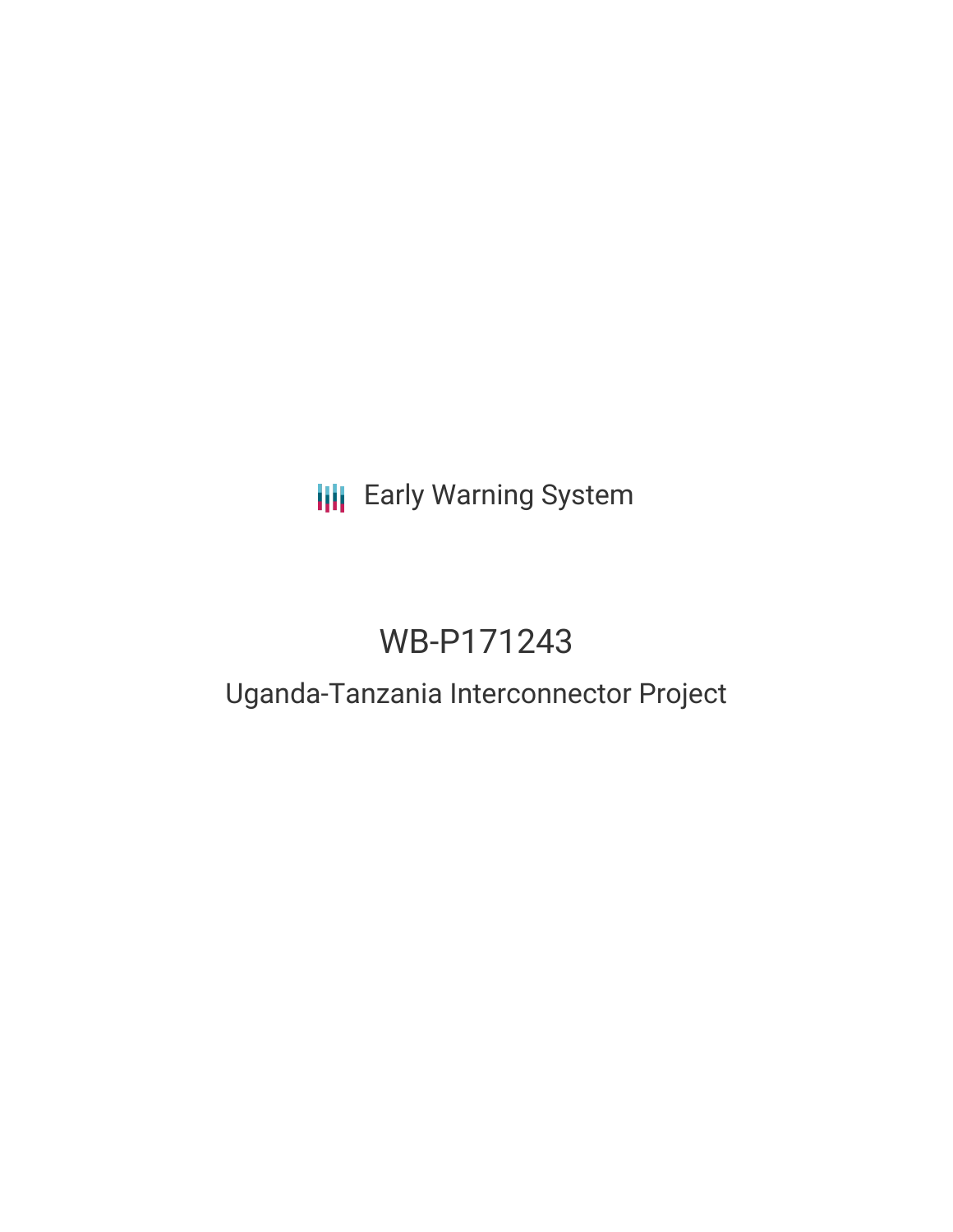

#### **Quick Facts**

| Tanzania, Uganda                                |
|-------------------------------------------------|
| Kampala                                         |
| World Bank (WB)                                 |
| Proposed                                        |
| U                                               |
| 2022-05-16                                      |
| United Republic of Tanzania, Republic of Uganda |
| Energy, Mining                                  |
| \$500.00 million                                |
| \$545.00 million                                |
|                                                 |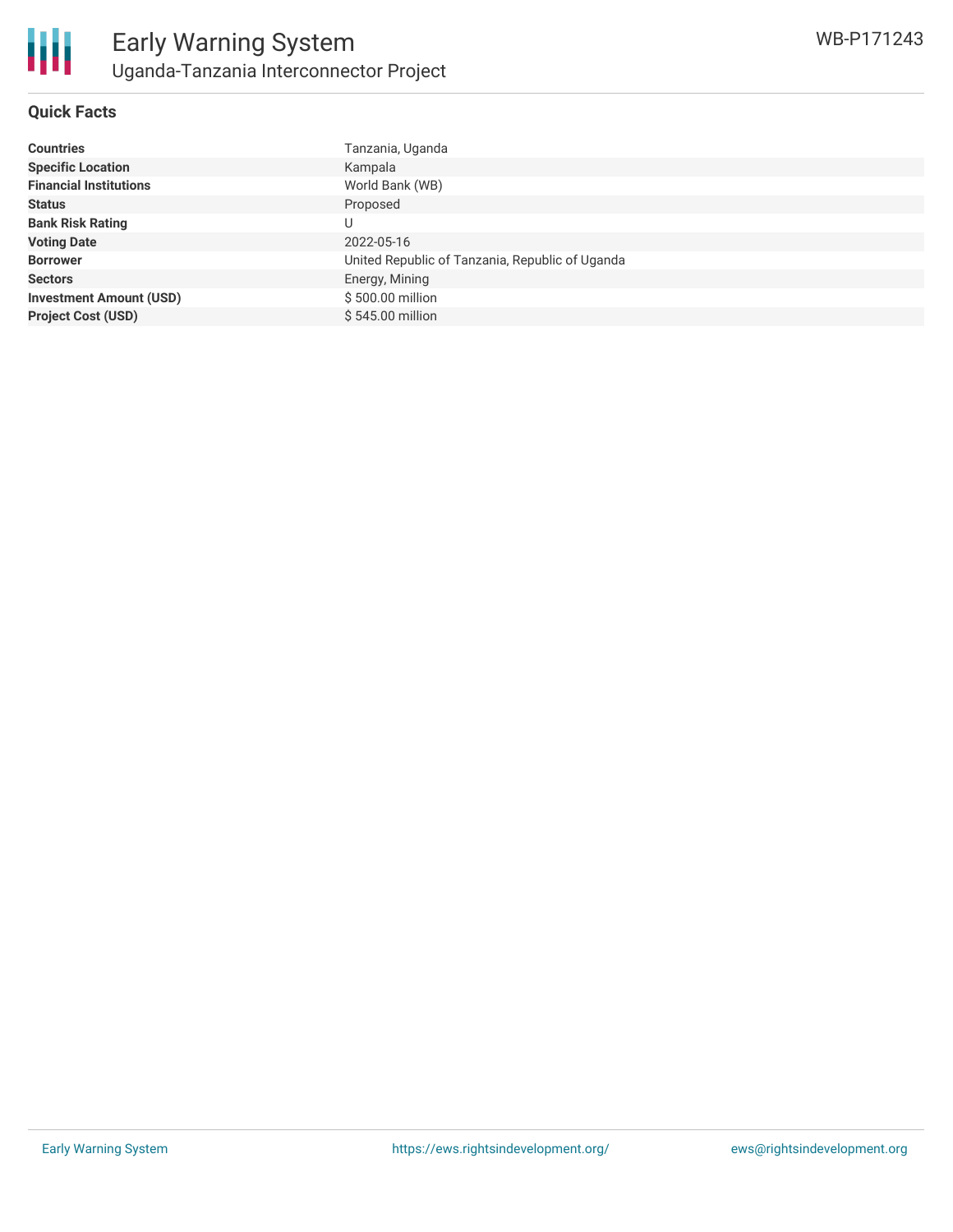

**Project Description**

The Project Development Objective (PDO) is to establish regional transmission interconnector capacity between Uganda and Tanzania.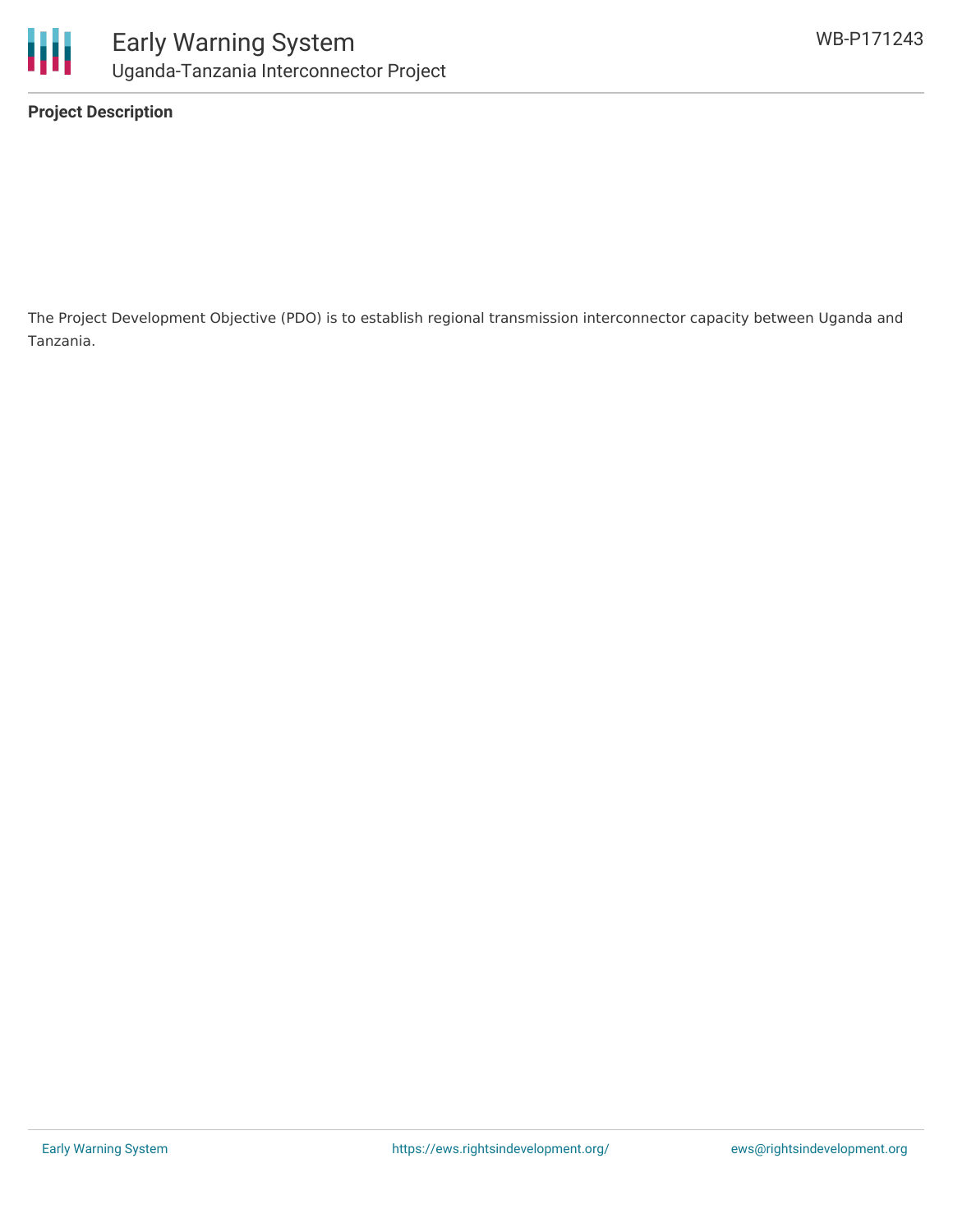

## Early Warning System Uganda-Tanzania Interconnector Project

#### **Investment Description**

World Bank (WB)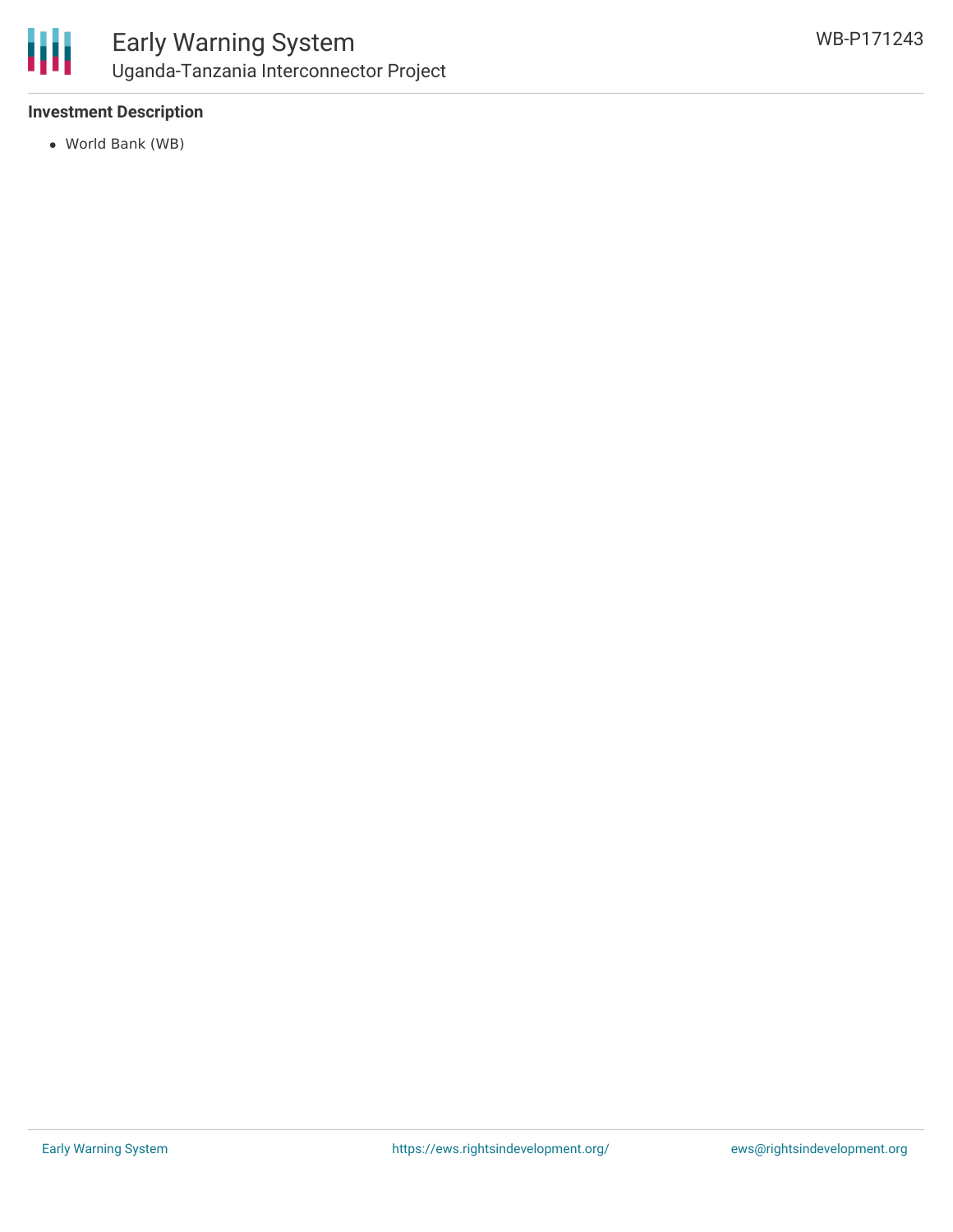

#### **Contact Information**

Uganda Electricity Transmission Company Limited (UETCL) George Rwabajungu Chief Executive Officer [gearge.rwabajungu@uetcl.com](mailto:gearge.rwabajungu@uetcl.com)

Tanzania Electric Supply Company Ltd. (TANESCO) Tito Esau Mwinuka Managing Director tito.mwinuka@tanesco.co.tz

#### ACCESS TO INFORMATION

To submit an information request for project information, you will have to create an account to access the Access to Information request form. You can learn more about this process at: https://www.worldbank.org/en/access-toinformation/request-submission

#### ACCOUNTABILITY MECHANISM OF THE WORLD BANK

The World Bank Inspection Panel is the independent complaint mechanism and fact-finding body for people who believe they are likely to be, or have been, adversely affected by a World Bank-financed project. If you submit a complaint to the Inspection Panel, they may investigate to assess whether the World Bank is following its own policies and procedures for preventing harm to people or the environment. You can contact the Inspection Panel or submit a complaint by emailing ipanel@worldbank.org. Information on how to file a complaint and a complaint request form are available at: https://www.inspectionpanel.org/how-tofile-complaint